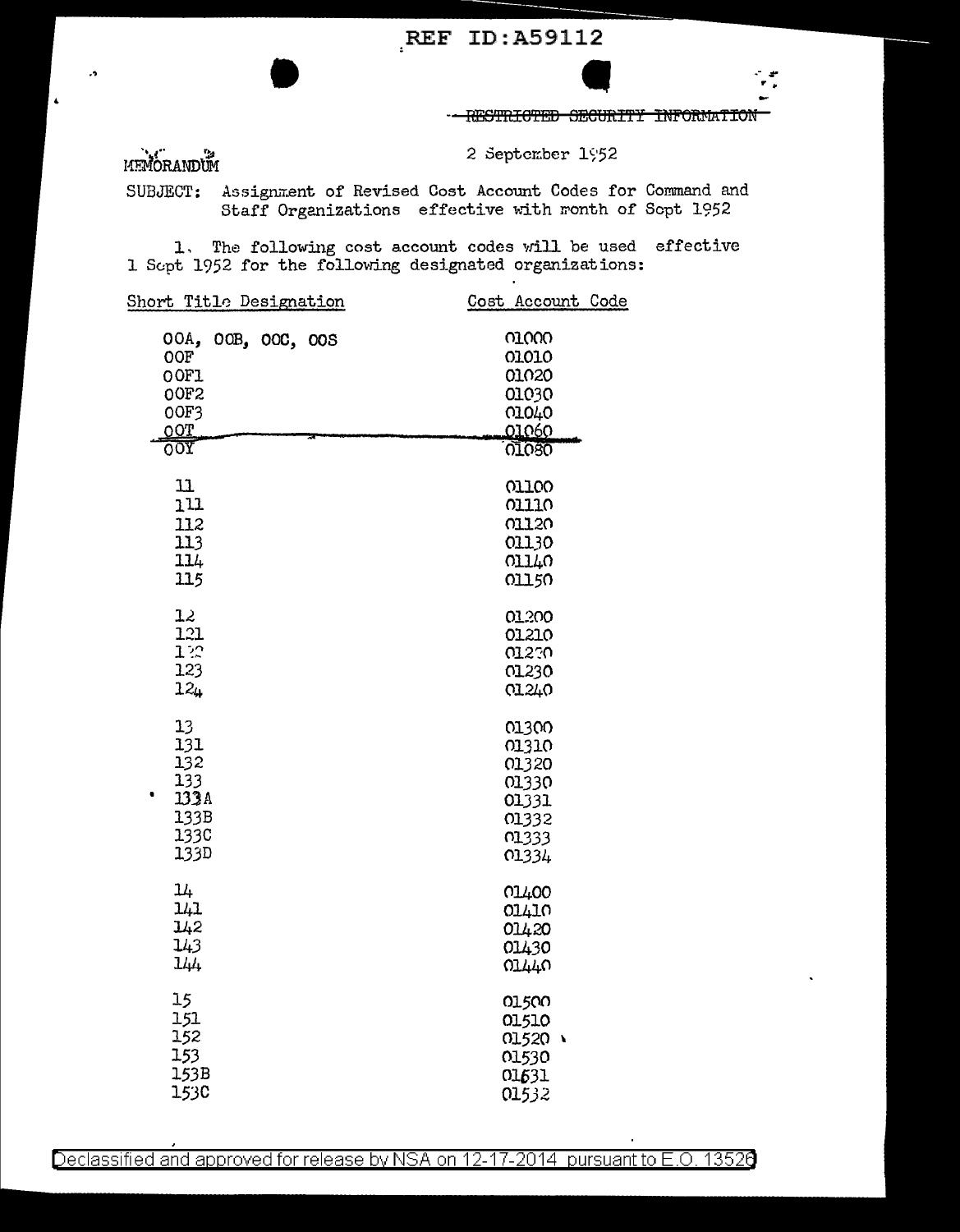## REF ID:A59112

## THESTRICTED SECURITY INFORMATION

2 September 1952

SUBJECT: Assignment of Revised Cost Account Codes for Command and Staff Organizations, effective with month of Sept 1952

| Short Title Designation                                                                                                                        | Cost Account Code                |
|------------------------------------------------------------------------------------------------------------------------------------------------|----------------------------------|
| 153C1                                                                                                                                          | 01533                            |
| 15302                                                                                                                                          | 01534                            |
| 15303                                                                                                                                          | 01535                            |
| 153D                                                                                                                                           | 01540                            |
| 153D1                                                                                                                                          | 01040                            |
| 153D2                                                                                                                                          | 01541                            |
| 153E                                                                                                                                           | 01550                            |
| 16                                                                                                                                             | 01600                            |
| 161                                                                                                                                            | 01610                            |
| 161B                                                                                                                                           | 01611                            |
| 161C                                                                                                                                           | 01612                            |
| 162                                                                                                                                            | 01620                            |
| 162B                                                                                                                                           | 01621                            |
| 162C                                                                                                                                           | 01622                            |
| 163                                                                                                                                            | 01630                            |
| 17                                                                                                                                             | 01700                            |
| 171                                                                                                                                            | 01710                            |
| 171B                                                                                                                                           | 01711                            |
| 171B1                                                                                                                                          | 01712                            |
| 171B2                                                                                                                                          | 01713                            |
| 171C                                                                                                                                           | 01714                            |
| 171D                                                                                                                                           | 01715                            |
| <b>171D1</b>                                                                                                                                   | 01716                            |
| 171D2                                                                                                                                          | 01717                            |
| 171D3                                                                                                                                          | 01718                            |
| 172                                                                                                                                            | 01720                            |
| 172B                                                                                                                                           | 01721                            |
| 172C                                                                                                                                           | 01722                            |
| 173                                                                                                                                            | 01730                            |
| 173B                                                                                                                                           | 01731                            |
| 173C                                                                                                                                           | 01732                            |
| 173D                                                                                                                                           | 01733                            |
| 173D1                                                                                                                                          | 01734                            |
| 173D2                                                                                                                                          | 01735                            |
| 173D3                                                                                                                                          | 01736                            |
| MG                                                                                                                                             | 01790                            |
| 05 (Command and Staff)<br>51 (Administrative including<br>Service and Supply)<br>51A1<br>(Testing Section)<br>51.A2<br>(Security Section)<br>2 | 01800<br>01810<br>01820<br>01830 |

 $\pmb{\tau}$ 

**"**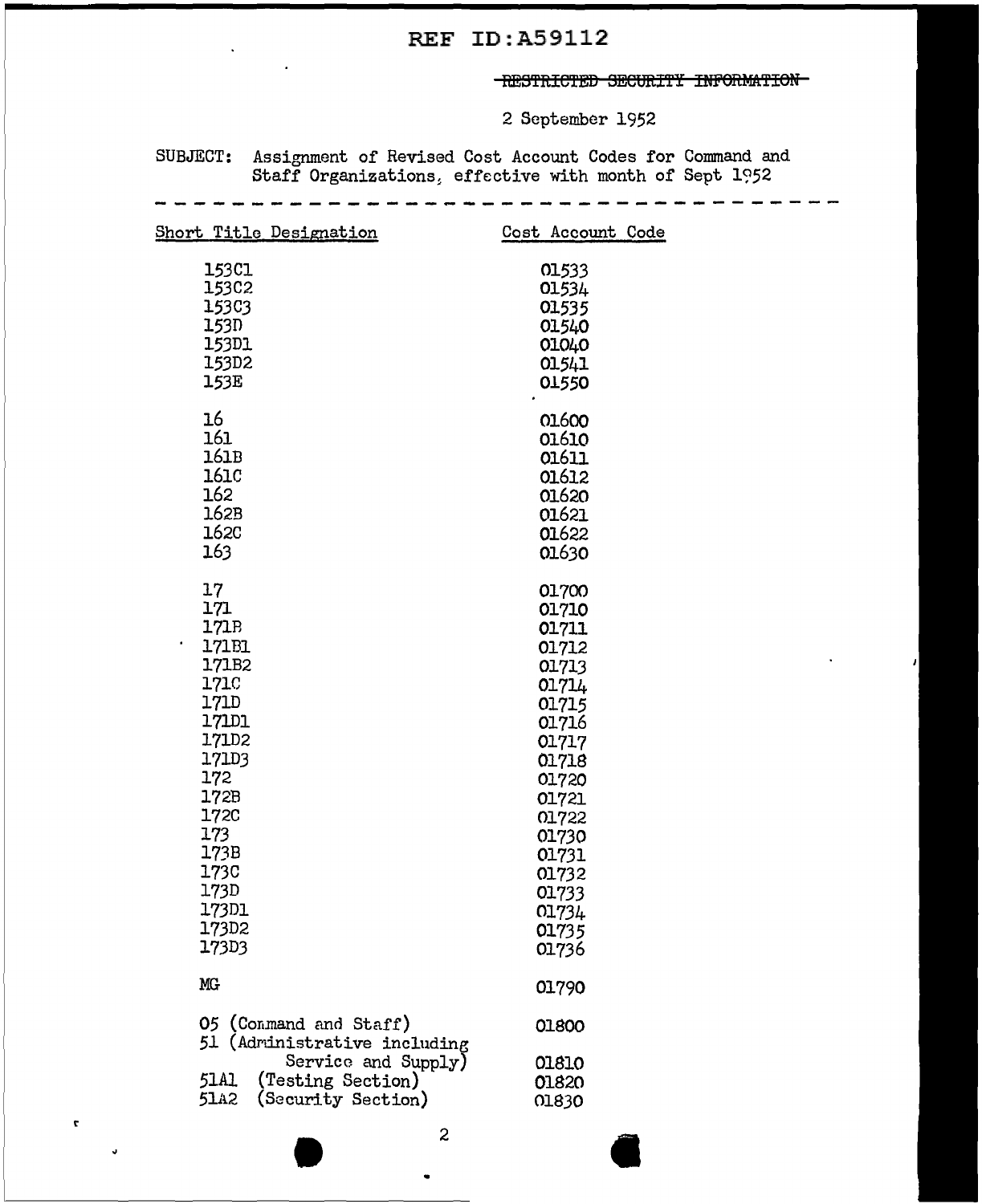**REF ID: A59112** 

RESTRICTED SECURITY INFORMATION

2 September 1952

SUBJECT: Assignment of Revised Cost Account Codes for Command and Staff Organizations effective with month of Sept 1952

Short Title Designation Cost Account Code 01840 52 (Instructors) 01850 52 (Students Unassigned) (Command and Staff Students) 01851 (02 Students) 01852  $(03$  Students) 01853  $(04 \text{ Students})$ 01854  $(05$  Students) 01855

 $\lambda$ 

2. The above cost account codes will be used for both porsonnel and expendable supply cost distribution. Where RPO's are assigned to a specific clement listed the cost account code of that element will be used on the supply issuc slip and lower segments will be omitted.

S. S. C. Lands Head. Program Review Branch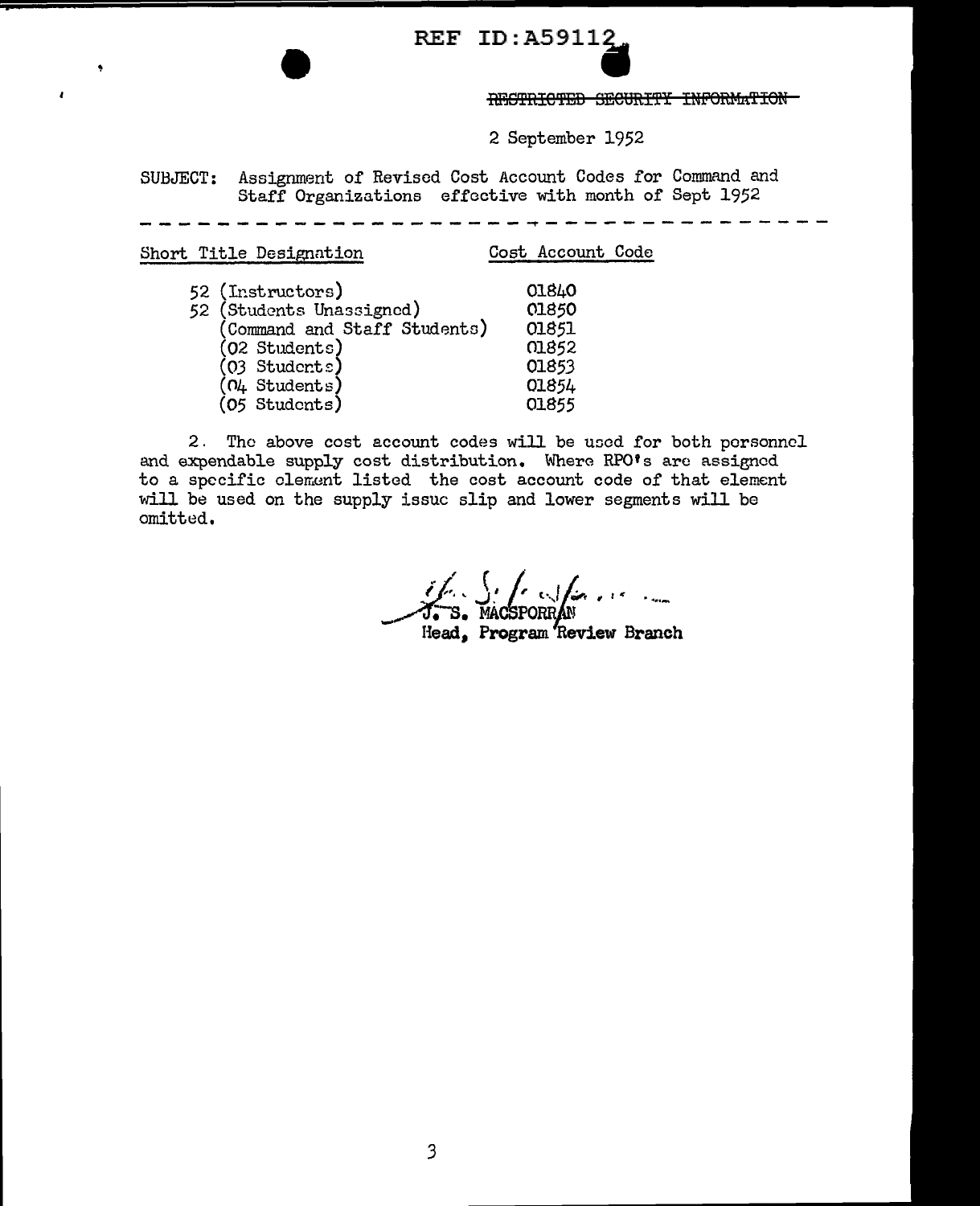|                                             | AREF                                                                    | TD . 259112                                                         |                                                                                        |
|---------------------------------------------|-------------------------------------------------------------------------|---------------------------------------------------------------------|----------------------------------------------------------------------------------------|
|                                             |                                                                         | SECURITY CL<br>ICATION (If any)                                     |                                                                                        |
| <b>DISPOSITION FORM</b>                     |                                                                         | $\int_{0}^{\pi}$ $\int_{0}^{\pi}$ $\int_{0}^{\pi}$ $\int_{0}^{\pi}$ |                                                                                        |
| FILE NO.                                    | <b>SUBJECT</b>                                                          | Fosition Classification Surveys - Civilian Fanloyees                |                                                                                        |
| TO<br>Offices and<br><b>Staff Divisions</b> | <b>FROM</b><br>Chief, Civilian Personnel<br>Branch                      |                                                                     | DATE <sub>12</sub> September 1952 <sup>COMMENT NO. 1</sup><br>John L. Sullivan/147-222 |
| ı.                                          | An Agency-wide position classification survey of all civilian positions |                                                                     |                                                                                        |

in the Armed Forces Security Agency and SIG-PO will be accomplished during such fiscal year by the Civilian Personnel Branch. The survey for the Fiscal Year 1953 was started 1 July 1952.

To accomplish the complete survey within 12 months, the Civilian  $2.$ Personnel Branch will require organization charts approved by the Director. AFSA. The charts will, indicate organizational positions; i.e., Chief, Assistant Chief, et cetera; a statement of functions down to Section level; and a certification by the Staff Division or Office Chief that the organization is firm and that no organizational changes are anticipated for at least 120 days. This information will be forwarded to the Civilian Personnel Branch at least two weeks prior to the date of a scheduled survey.

3. If the information is not available in time to conduct the scheduled survey, the survey will not be made in the unit concerned and an appropriate report will be prepared by the position classifier. The time interval between surveys in a unit may be extended for an organizational unit only upon specific authorization of the Chief, Civilian Personnel Branch.

4. Fositions which have been reviewed and accepted in a survey in one quarter will not be reaudited in a subsequent quarter without justification. If the request is due to other duties being added to the position, such duties will be included under "Remarks" on the SF 52, "Request for Personnel Action," in sufficient detail to permit the position classifier to determine if they are major duties and if a change in grade or series is justified. Request for audit of a position should not be forwarded to the Civilian Personnel Branch for the purpose of promoting incumbents on the basis of time in grade only as this is not a justifiable factor for grade increase. Requests for "priority" audits of positions will be approved by AFSA Staff Division and Office Chiefs or their duly designated executives prior to forwarding to the Civilian Personnel Branch.

The survey schedule for the quarter ending 30 December 1952 is as 5. follows:

| 9 September  | ASA 21          |  |  |  |  |  |
|--------------|-----------------|--|--|--|--|--|
| 15 September | AFSA 262        |  |  |  |  |  |
| 29 September | AFSA 26 and 263 |  |  |  |  |  |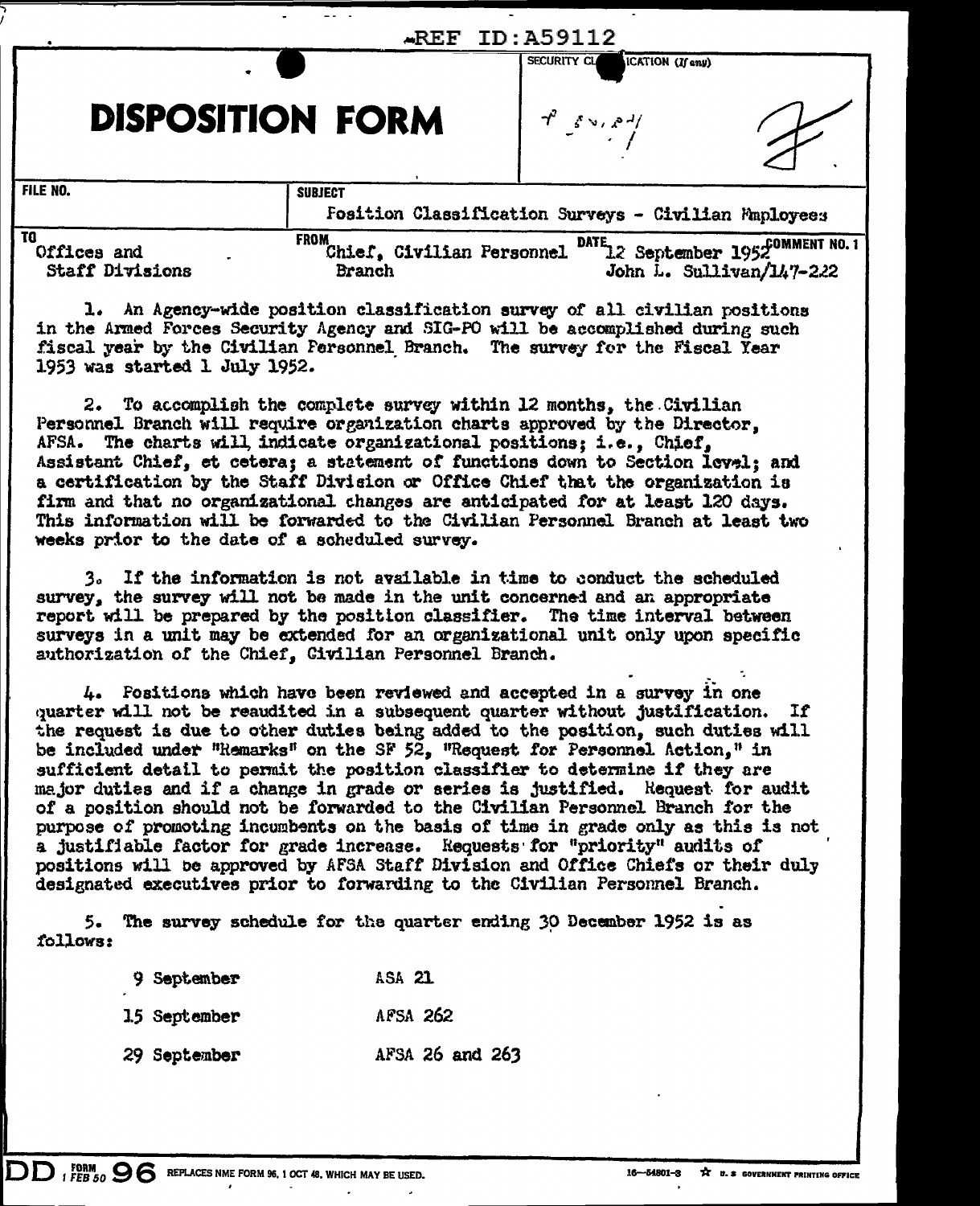SUBJECT: Position Classification Surveys - Civilian Employees (Cont'd)

| 1 October   | ASA 23<br><b>ASA 50</b><br>AFSA 244<br>AFSA 311 |
|-------------|-------------------------------------------------|
| 13 October  | AFSA 206<br>AFSA 313                            |
| 15 October  | ASA 26<br>ASA 24<br>AFSA 234                    |
| 20 October  | <b>AFSA 153</b>                                 |
| 23 October  | <b>AFSA 353</b>                                 |
| 27 October  | AFSA 21                                         |
| 1 November  | ASA 10<br>ASA 16<br>ASA 17                      |
| 5 November  | <b>ASA 15</b>                                   |
| 10 November | <b>ASA 20</b>                                   |
| 12 November | <b>AFSA 351</b>                                 |
| 15 November | ASA 22<br>AFSA 236<br>AFSA 4210                 |
| 17 November | AFSA 29                                         |
| 26 November | <b>AFSA 352</b>                                 |
| 1 December  | AFSA 11                                         |
| 8 December  | <b>AFSA 355</b>                                 |
| Indefinite  | <b>ASATC</b>                                    |

 $\ddotsc$ 

 $\Lambda$ 

6. Survey schedules for the balance of the Fiscal Year 1953 will be published on a quarterly basis.

 $\hat{\mathbf{v}}$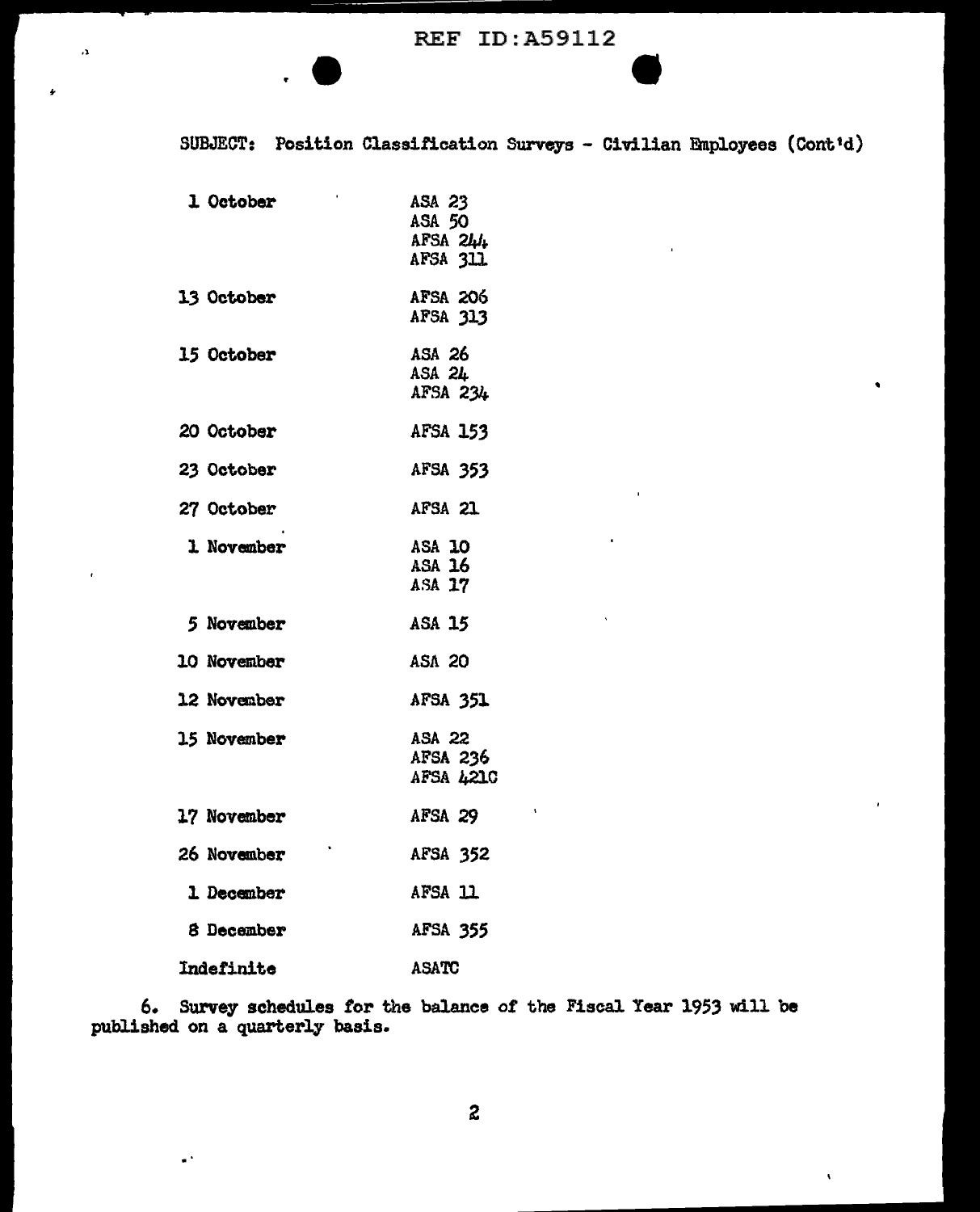## **REF ID:A59112**



7. The cooperation of all organizational units is necessary to assist the Civilian Personnel Branch in the accomplishment of the position surveys as scheduled.

L. L.Min

JOMN L. SULLIVAN<br>Chief, Civilian Personnel Branch